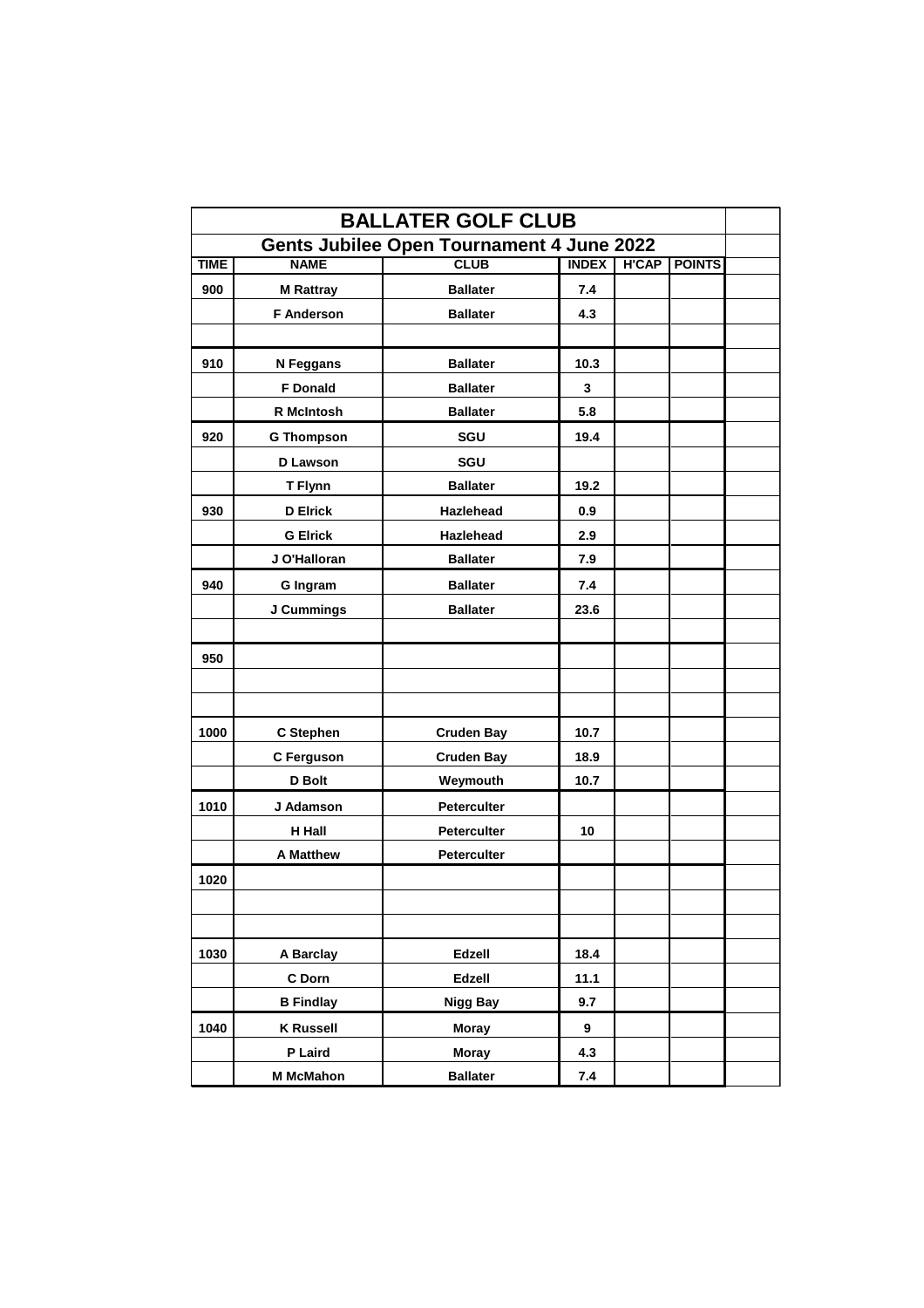| <b>BALLATER GOLF CLUB</b>                        |                     |                      |                |              |               |  |  |
|--------------------------------------------------|---------------------|----------------------|----------------|--------------|---------------|--|--|
| <b>Gents Jubilee Open Tournament 4 June 2022</b> |                     |                      |                |              |               |  |  |
| <b>TIME</b>                                      | <b>NAME</b>         | <b>CLUB</b>          | <b>INDEX</b>   | <b>H'CAP</b> | <b>POINTS</b> |  |  |
| 1050                                             | D Kemp              | <b>Ballater</b>      | 16.9           |              |               |  |  |
|                                                  | <b>G Kemp</b>       | <b>Ballater</b>      | 8.8            |              |               |  |  |
|                                                  | <b>G Whyte</b>      | <b>Northern</b>      | 23.2           |              |               |  |  |
| 1100                                             | <b>C</b> Russell    | Lochgelly            | 5              |              |               |  |  |
|                                                  | <b>K</b> Ewan       | Lochgelly            | $\overline{7}$ |              |               |  |  |
|                                                  | <b>S</b> Gow        | <b>Ballater</b>      | 4.4            |              |               |  |  |
| 1110                                             | <b>P</b> Emslie     | Kemnay               | 4.3            |              |               |  |  |
|                                                  | <b>K Coull</b>      | Kemnay               | 3.7            |              |               |  |  |
|                                                  | <b>M Sinclair</b>   | <b>Newmachar</b>     | 11             |              |               |  |  |
| 1120                                             | <b>P McCarthy</b>   | <b>Ballater</b>      | 23.9           |              |               |  |  |
|                                                  | <b>C</b> McCarthy   |                      |                |              |               |  |  |
|                                                  | A Moore             | <b>Barassie</b>      |                |              |               |  |  |
| 1130                                             | <b>R</b> Bowman     | <b>Auchmill</b>      | 10.5           |              |               |  |  |
|                                                  | P Bowman            | <b>Auchmill</b>      | 6.6            |              |               |  |  |
|                                                  | <b>B</b> Catto      | <b>Auchmill</b>      | 21.8           |              |               |  |  |
| 1140                                             | <b>M Davidson</b>   | Alyth                | 8              |              |               |  |  |
|                                                  | <b>G Davis</b>      | <b>Drumoig</b>       | 19             |              |               |  |  |
|                                                  | <b>S</b> Millar     | Alyth                | 15.4           |              |               |  |  |
| 1150                                             | <b>F</b> Burr       | <b>Ballater</b>      | 12.8           |              |               |  |  |
|                                                  | L Stead             | <b>SGU</b>           |                |              |               |  |  |
|                                                  | <b>A Falconer</b>   | Westhill             | 26.4           |              |               |  |  |
| 1200                                             |                     |                      |                |              |               |  |  |
|                                                  |                     |                      |                |              |               |  |  |
|                                                  |                     |                      |                |              |               |  |  |
| 1210                                             |                     |                      |                |              |               |  |  |
|                                                  |                     |                      |                |              |               |  |  |
|                                                  |                     |                      |                |              |               |  |  |
| 1220                                             | <b>C</b> Singer     | <b>Peterculter</b>   | 5.4            |              |               |  |  |
|                                                  | P Darcy             | <b>Meldrum House</b> | 0.6            |              |               |  |  |
|                                                  | J Strang            | <b>Ballater</b>      | 9.9            |              |               |  |  |
| 1230                                             | <b>R C Anderson</b> | Kemnay               | 10.6           |              |               |  |  |
|                                                  | <b>G Chalmers</b>   | Kemnay               | 10.9           |              |               |  |  |
|                                                  | <b>S McGregor</b>   | <b>Ballater</b>      | 13.7           |              |               |  |  |